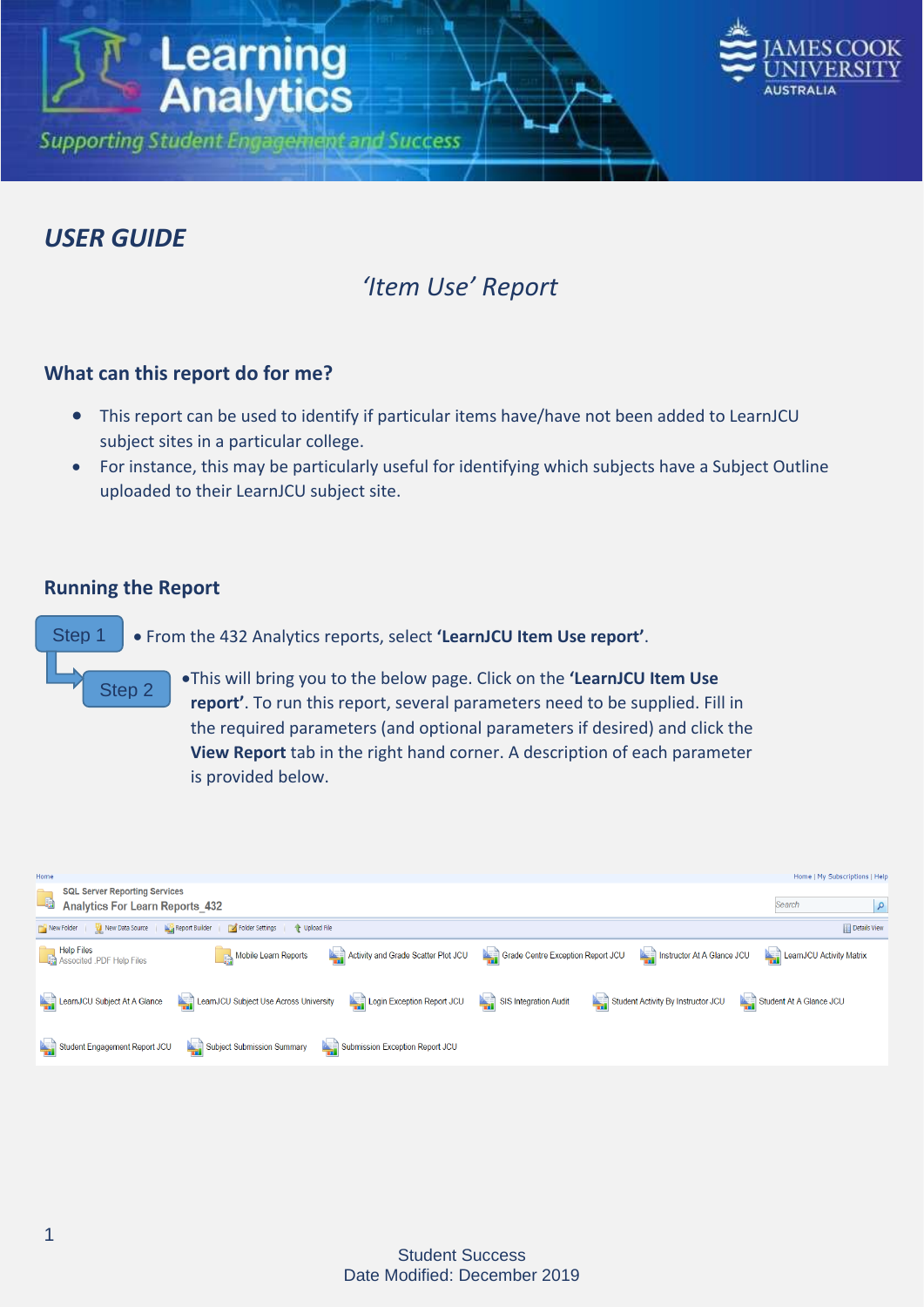

| $\blacksquare$ - $\blacksquare$<br><b>Example 2</b> Learning Analytics - Black $\times$ $\vee$ <sup>n</sup> LearnJCU Item Usage - R $\times$ \\            |                               |                  |                                 |                    |  |  |  |  |  |  |  |  |
|------------------------------------------------------------------------------------------------------------------------------------------------------------|-------------------------------|------------------|---------------------------------|--------------------|--|--|--|--|--|--|--|--|
| ← → C – a Secure   https://cook-analytics.blackboard.com:33001/Reports/Pages/Report.aspx?ItemPath=%2fAnalytics+For+Learn+Reports_432%2fLearnJCU+Item+Usage |                               |                  |                                 |                    |  |  |  |  |  |  |  |  |
| Home > Analytics For Learn Reports 432 > LearnJCU Item Usage                                                                                               | Home   My Subscriptions   Hel |                  |                                 |                    |  |  |  |  |  |  |  |  |
| Year:<br>Content Item                                                                                                                                      | 2017                          | Study<br>Period: | Study Period 1 ▼                | <b>View Report</b> |  |  |  |  |  |  |  |  |
| Search:                                                                                                                                                    |                               | College:         | <select a="" value=""></select> |                    |  |  |  |  |  |  |  |  |

#### **Report Parameters**

**Year (Required):** Select the year which you wish to run the report for.

**Learning**<br>**Analytics** 

**Supporting Student Engagement and Success** 

- **Study Period (Required):** Study period refers to the academic study periods at your institution (e.g. Study Period 1, 2015). Selecting a Study Period automatically filters down the LearnJCU Subjects that can be selected.
- **Content Item Search:** Type in the name of the item you wish to search for.
- **College (Required):** The college organisational units at your institution (e.g. College of Arts, Society and Education).

#### **Interpreting and Using the Report**

After the report has been run successfully, a table is displayed which contains a range of information for all the subjects in the selected college. Below is a description of what information is contained in the table.

- **Division:** This column provides what division the selected college is a part of.
- **College:** This details the college which was selected and is being reported on.
- **Subject:** This column provides a list of all the subjects within the college.
- **Total Subjects:** This value is the total number of subjects in the specified college.
- **# Subject w/ Item:** This column provides the total number of subjects which have the specified item, and also identifies which individual subjects have the specified item on their LearnJCU site. A green dot indicates the subject has the item on their site, while a red dot indicates the subject does not.
- **Item Count:** This details the total number of items in all LearnJCU sites for the college, and also identifies how many items are in each individual subject within the college.

#### *Handy tip!*

*The report can be printed or exported using the below icon at the top of the page.*